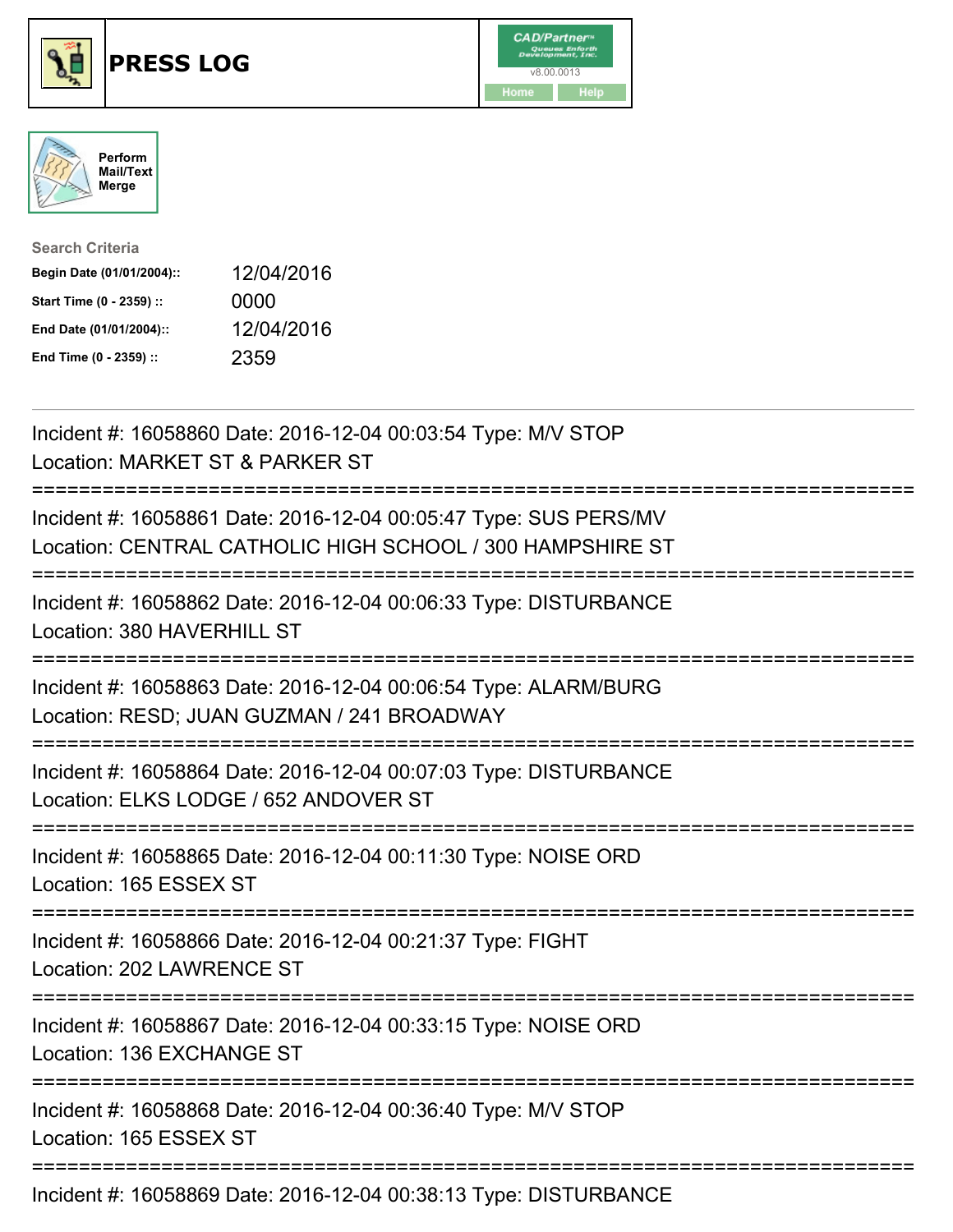| Location: 4 CUSTER ST FL 2                                                                                                                                  |
|-------------------------------------------------------------------------------------------------------------------------------------------------------------|
| Incident #: 16058870 Date: 2016-12-04 00:40:34 Type: NOISE ORD<br>Location: 227 PARK ST #1 FL 1                                                             |
| ===========================<br>Incident #: 16058871 Date: 2016-12-04 00:49:44 Type: MEDIC SUPPORT<br>Location: 103 FERRY ST #1 FL 1                         |
| Incident #: 16058872 Date: 2016-12-04 00:51:34 Type: M/V STOP<br>Location: 355 PARK ST                                                                      |
| Incident #: 16058873 Date: 2016-12-04 01:04:20 Type: UNKNOWN PROB<br>Location: 9 OHIO AV                                                                    |
| Incident #: 16058874 Date: 2016-12-04 01:05:05 Type: LOUD NOISE<br>Location: 263 JACKSON ST FL 1                                                            |
| :=====================================<br>==================<br>Incident #: 16058875 Date: 2016-12-04 01:12:54 Type: GANG<br>Location: METHUEN ST & JACKSON |
| Incident #: 16058876 Date: 2016-12-04 01:14:23 Type: MEDIC SUPPORT<br>Location: 14 WELLS ST #1                                                              |
| Incident #: 16058877 Date: 2016-12-04 01:25:24 Type: NOISE ORD<br>Location: PARK ST & WALNUT ST                                                             |
| Incident #: 16058878 Date: 2016-12-04 01:29:59 Type: NOISE ORD<br>Location: 172 ANDOVER ST FL 2                                                             |
| Incident #: 16058879 Date: 2016-12-04 01:30:42 Type: NOISE ORD<br>Location: 16 PARK ST                                                                      |
| Incident #: 16058880 Date: 2016-12-04 01:35:44 Type: NOISE ORD<br>Location: 110 TREMONT ST FL 2                                                             |
| Incident #: 16058882 Date: 2016-12-04 01:39:53 Type: M/V STOP<br>Location: KINGSTON ST & S BROADWAY                                                         |
| Incident #: 16058881 Date: 2016-12-04 01:40:21 Type: M/V STOP<br>Location: ESSEX ST & LAWRENCE ST                                                           |
| Incident #: 16058883 Date: 2016-12-04 01:44:57 Type: AUTO ACC/NO PI                                                                                         |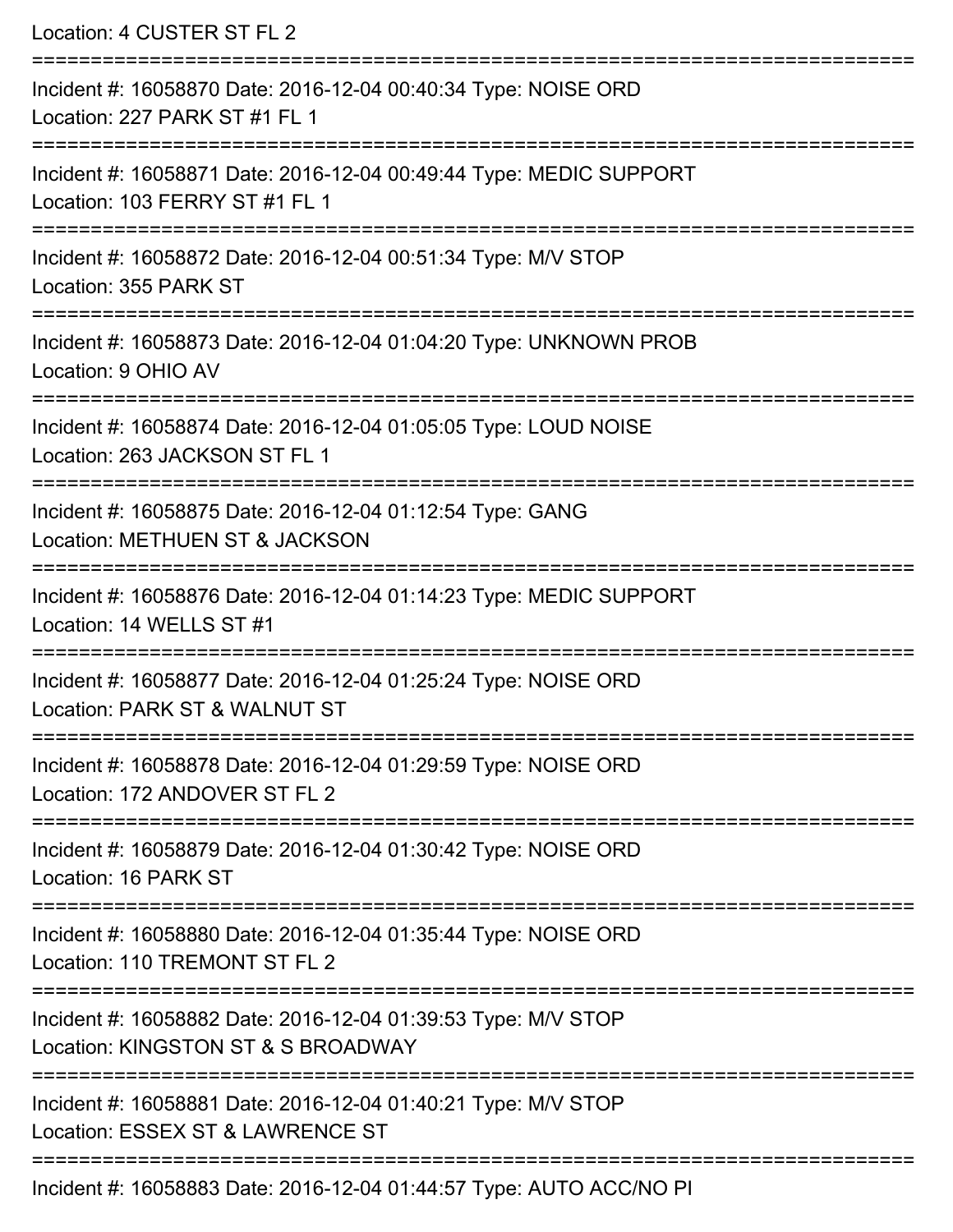| Incident #: 16058884 Date: 2016-12-04 01:57:37 Type: NOISE ORD<br>Location: 47 BERKELEY ST                            |
|-----------------------------------------------------------------------------------------------------------------------|
| Incident #: 16058885 Date: 2016-12-04 02:02:51 Type: NOISE ORD<br>Location: 92 PARK ST FL 2                           |
| Incident #: 16058886 Date: 2016-12-04 02:15:29 Type: M/V STOP<br>Location: BRADFORD ST & BROADWAY                     |
| Incident #: 16058887 Date: 2016-12-04 02:16:44 Type: M/V STOP<br>Location: AVON ST & BELMONT ST                       |
| Incident #: 16058888 Date: 2016-12-04 02:21:20 Type: BUILDING CHK<br>Location: SAM'S FOOD STORE / 389 BROADWAY        |
| Incident #: 16058889 Date: 2016-12-04 02:21:37 Type: BUILDING CHK<br>Location: SAM'S FOOD STORE / 389 BROADWAY        |
| Incident #: 16058890 Date: 2016-12-04 02:21:52 Type: M/V STOP<br>Location: AMES ST & LOWELL ST                        |
| Incident #: 16058892 Date: 2016-12-04 02:27:25 Type: SUS PERS/MV<br>Location: 77 HAWLEY ST                            |
| Incident #: 16058891 Date: 2016-12-04 02:27:56 Type: NOISE ORD<br>Location: 164 WILLOW ST                             |
| Incident #: 16058893 Date: 2016-12-04 02:43:06 Type: BUILDING CHK<br>Location: LAS MERCEDES APPLIANCES / 250 BROADWAY |
| Incident #: 16058894 Date: 2016-12-04 02:53:55 Type: M/V STOP<br>Location: FRANKLIN ST & LOWELL ST                    |
| Incident #: 16058895 Date: 2016-12-04 03:05:16 Type: M/V STOP<br>Location: MERRIMACK ST & PARKER ST                   |
| Incident #: 16058896 Date: 2016-12-04 03:13:33 Type: NOISE ORD<br>Location: 22 ESSEX AV FL 2                          |
| Incident #: 16058897 Date: 2016-12-04 03:35:30 Type: M/V STOP                                                         |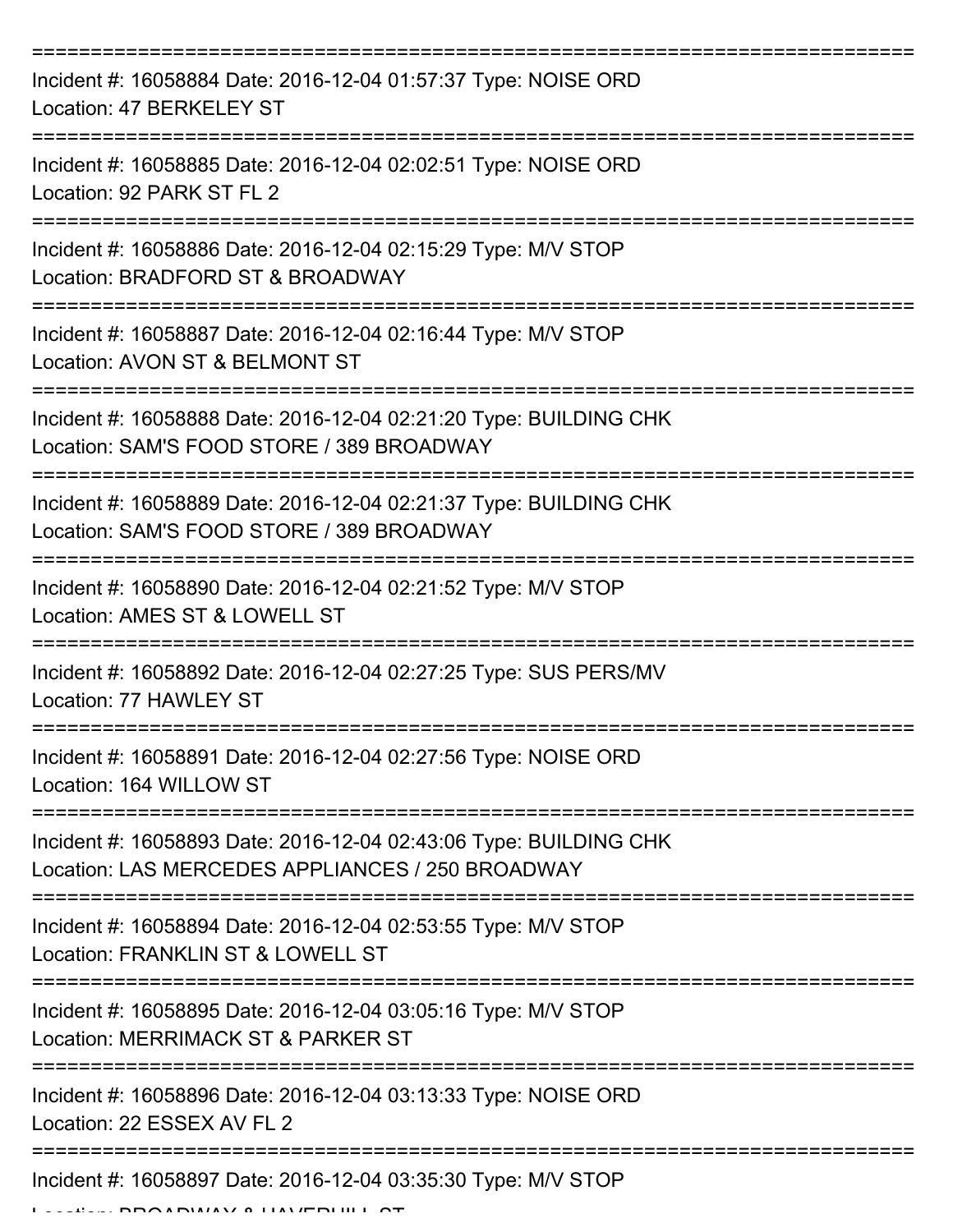| Incident #: 16058898 Date: 2016-12-04 04:20:34 Type: CK WELL BEING<br>Location: 397 HAMPSHIRE ST        |
|---------------------------------------------------------------------------------------------------------|
| Incident #: 16058899 Date: 2016-12-04 04:22:33 Type: MEDIC SUPPORT<br>Location: 102 E HAVERHILL ST #3   |
| Incident #: 16058900 Date: 2016-12-04 04:33:56 Type: SPECIAL CHECK<br>Location: 440 COMMON ST           |
| Incident #: 16058901 Date: 2016-12-04 04:49:15 Type: NOISE ORD<br>Location: 6 CHAMPLAIN AV              |
| Incident #: 16058902 Date: 2016-12-04 04:49:26 Type: M/V STOP<br>Location: E HAVERHILL ST & PROSPECT ST |
| Incident #: 16058903 Date: 2016-12-04 05:18:54 Type: NOISE ORD<br>Location: 79 BUNKERHILL ST FL 1       |
| Incident #: 16058904 Date: 2016-12-04 05:52:57 Type: E911 HANGUP<br>Location: ERW / 8 INMAN ST #13      |
| Incident #: 16058905 Date: 2016-12-04 06:01:24 Type: M/V STOP<br>Location: BROADWAY & COMMON ST         |
| Incident #: 16058906 Date: 2016-12-04 06:02:15 Type: M/V STOP<br>Location: BROADWAY & COMMON ST         |
| Incident #: 16058907 Date: 2016-12-04 06:09:33 Type: TEST QED<br>Location: 8 INMAN ST                   |
| Incident #: 16058908 Date: 2016-12-04 06:27:58 Type: MEDIC SUPPORT<br>Location: 280 HIGH ST             |
| Incident #: 16058909 Date: 2016-12-04 06:49:52 Type: DISTURBANCE<br>Location: DENNYS / 160 WINTHROP AV  |
| Incident #: 16058910 Date: 2016-12-04 07:02:08 Type: MAL DAMG PROG<br>Location: 570 HAVERHILL ST        |
| Incident #: 16058911 Date: 2016-12-04 07:23:00 Type: SUS PERS/MV                                        |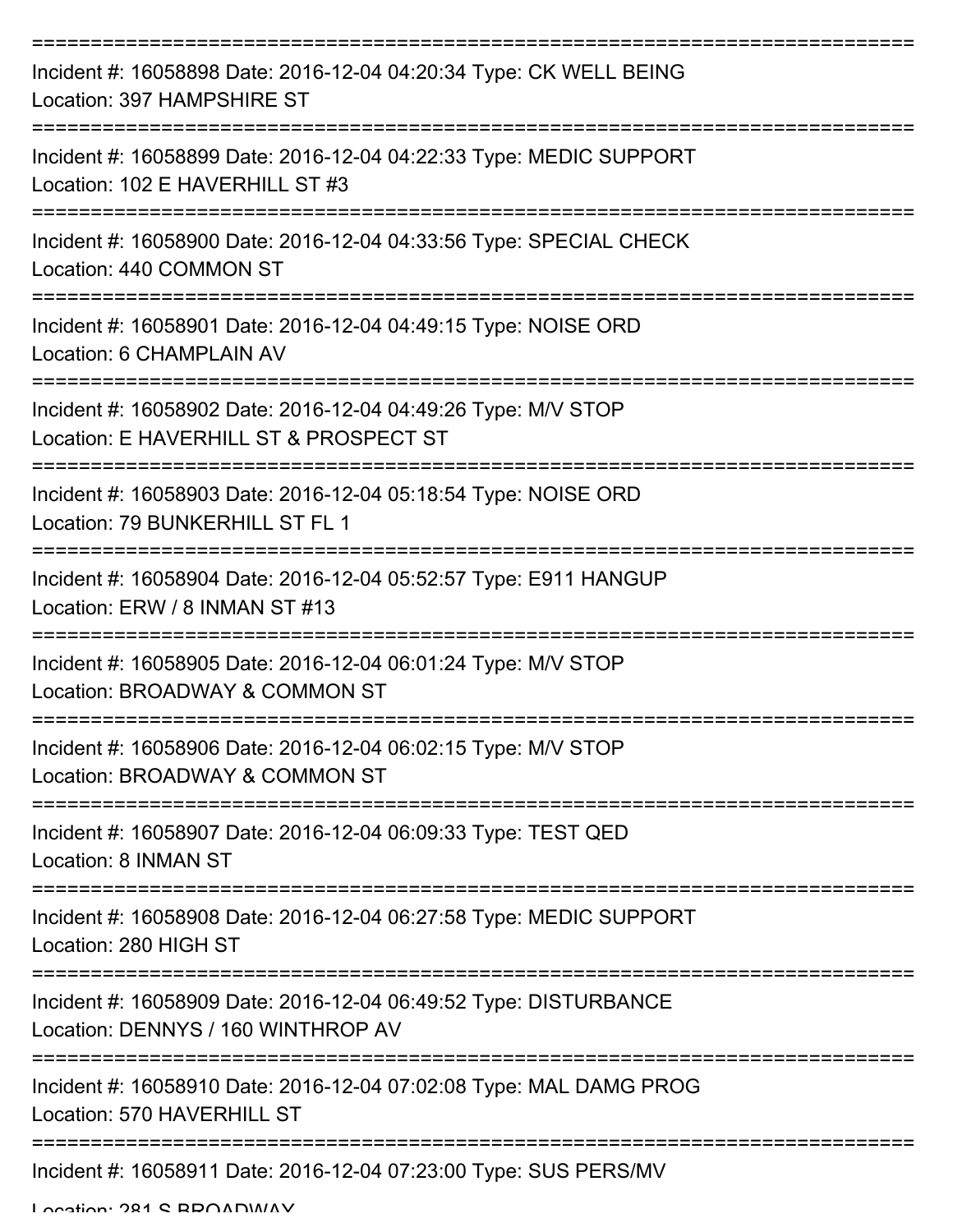| Incident #: 16058912 Date: 2016-12-04 07:53:22 Type: B&E/PAST<br>Location: 214 PHILLIPS ST                |
|-----------------------------------------------------------------------------------------------------------|
| Incident #: 16058913 Date: 2016-12-04 07:58:40 Type: DOMESTIC/PAST<br>Location: 4 FERRY ST #4             |
| Incident #: 16058914 Date: 2016-12-04 08:05:23 Type: SUS PERS/MV<br>Location: 24 HALE ST                  |
| Incident #: 16058915 Date: 2016-12-04 08:33:09 Type: TOW/REPOSSED<br>Location: 36 EUTAW ST                |
| Incident #: 16058916 Date: 2016-12-04 08:55:09 Type: THREATS<br>Location: 442 LOWELL ST                   |
| Incident #: 16058918 Date: 2016-12-04 09:13:16 Type: SUS PERS/MV<br>Location: 15 WEST ST                  |
| Incident #: 16058917 Date: 2016-12-04 09:15:04 Type: B&E/PROG<br>Location: 77 WARREN ST FL 1STFL          |
| Incident #: 16058919 Date: 2016-12-04 09:36:01 Type: THREATS<br>Location: 192 OSGOOD ST                   |
| Incident #: 16058920 Date: 2016-12-04 09:39:13 Type: MISSING PERS<br>Location: 441 S BROADWAY #2          |
| Incident #: 16058921 Date: 2016-12-04 09:56:18 Type: M/V STOP<br>Location: FITZ ST & LAWRENCE ST          |
| Incident #: 16058922 Date: 2016-12-04 10:07:22 Type: M/V STOP<br>Location: BROADWAY & HAVERHILL ST        |
| Incident #: 16058923 Date: 2016-12-04 10:20:47 Type: ALARM/BURG<br>Location: MARTINEZ RESD / 917 ESSEX ST |
| Incident #: 16058924 Date: 2016-12-04 10:24:06 Type: FRAUD<br>Location: 202 CARLETON ST                   |
| Incident #: 16058925 Date: 2016-12-04 10:41:46 Type: ALARM/BURG<br>D A B B B A B A B B A B A B B A B B    |

Location: ROSARIO RESD / 17 N BOYLSTON ST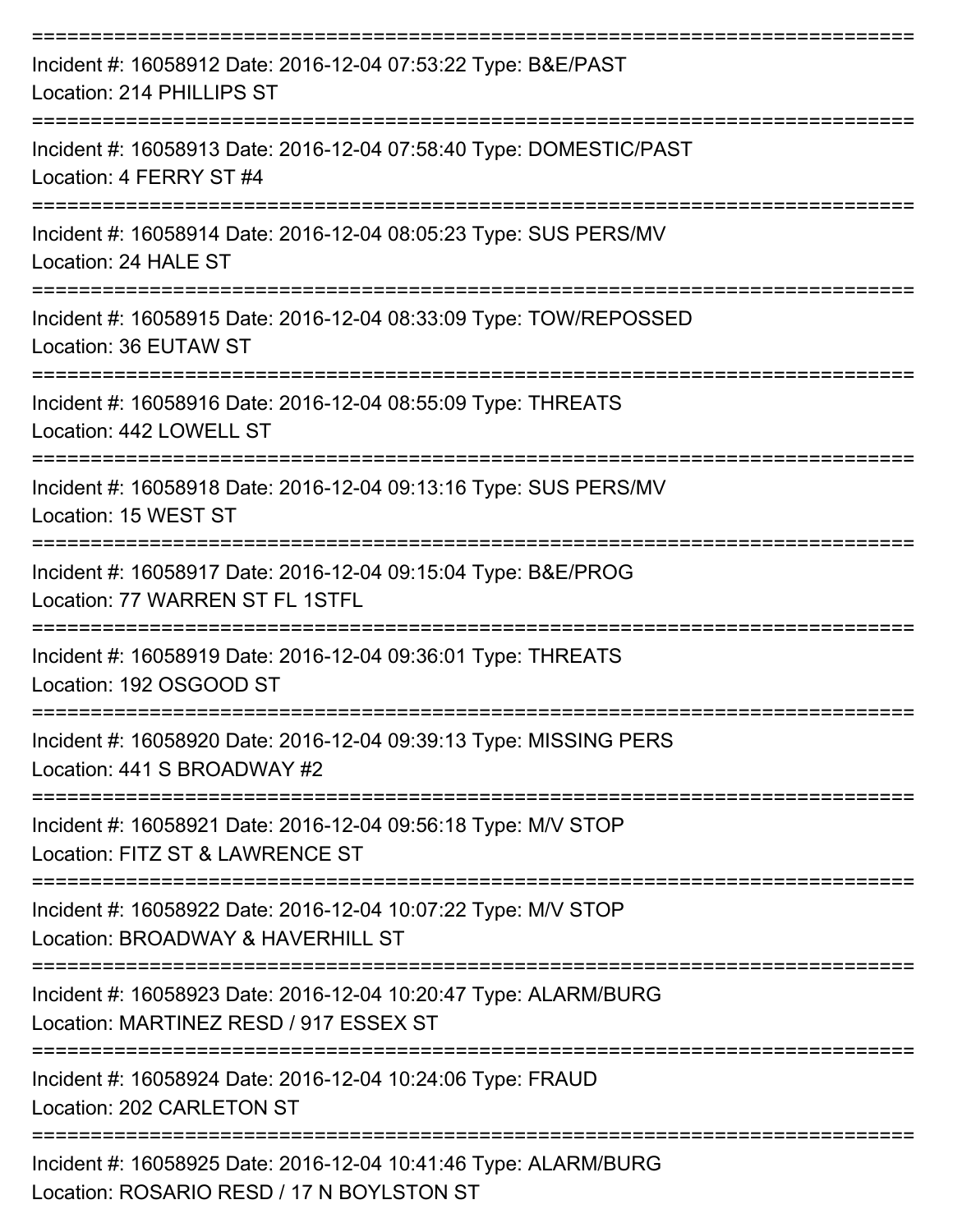| Incident #: 16058926 Date: 2016-12-04 10:49:28 Type: M/V STOP<br>Location: GENERAL ST & PROSPECT ST                           |
|-------------------------------------------------------------------------------------------------------------------------------|
| Incident #: 16058927 Date: 2016-12-04 10:54:47 Type: M/V STOP<br>Location: 48 BEACON AV                                       |
| Incident #: 16058928 Date: 2016-12-04 11:12:16 Type: RECOV/STOL/MV<br>Location: 68 EASTON ST                                  |
| Incident #: 16058929 Date: 2016-12-04 11:13:42 Type: DISTURBANCE<br>Location: 112 MARSTON ST #APT105<br>--------------------- |
| Incident #: 16058930 Date: 2016-12-04 11:18:58 Type: A&B PAST<br>Location: 6 DIAMOND ST #APT18                                |
| Incident #: 16058931 Date: 2016-12-04 11:32:59 Type: M/V STOP<br>Location: ALLSTON ST & WOODLAND ST                           |
| Incident #: 16058932 Date: 2016-12-04 11:38:04 Type: M/V STOP<br>Location: FALLS BRIDGE / null                                |
| Incident #: 16058933 Date: 2016-12-04 11:48:19 Type: HIT & RUN M/V<br>Location: WINTHROP AVE                                  |
| Incident #: 16058934 Date: 2016-12-04 11:53:30 Type: MAL DAMAGE<br>Location: 143 FARNHAM ST FL 1STFL                          |
| Incident #: 16058936 Date: 2016-12-04 12:29:39 Type: NEIGHBOR PROB<br>Location: 302 LAWRENCE ST #2                            |
| Incident #: 16058935 Date: 2016-12-04 12:30:04 Type: SUS PERS/MV<br>Location: 7 BELKNAP ST                                    |
| Incident #: 16058937 Date: 2016-12-04 13:15:37 Type: SUS PERS/MV<br>Location: RINSE CYCLE LAUNDRY / 342 BROADWAY              |
| Incident #: 16058938 Date: 2016-12-04 13:15:46 Type: HIT & RUN M/V<br>Location: S UNION ST & WINTHROP AV                      |
| Incident #: 16058939 Date: 2016-12-04 13:41:52 Type: SUS PERS/MV<br>Location: ABBOTT ST & OSGOOD ST                           |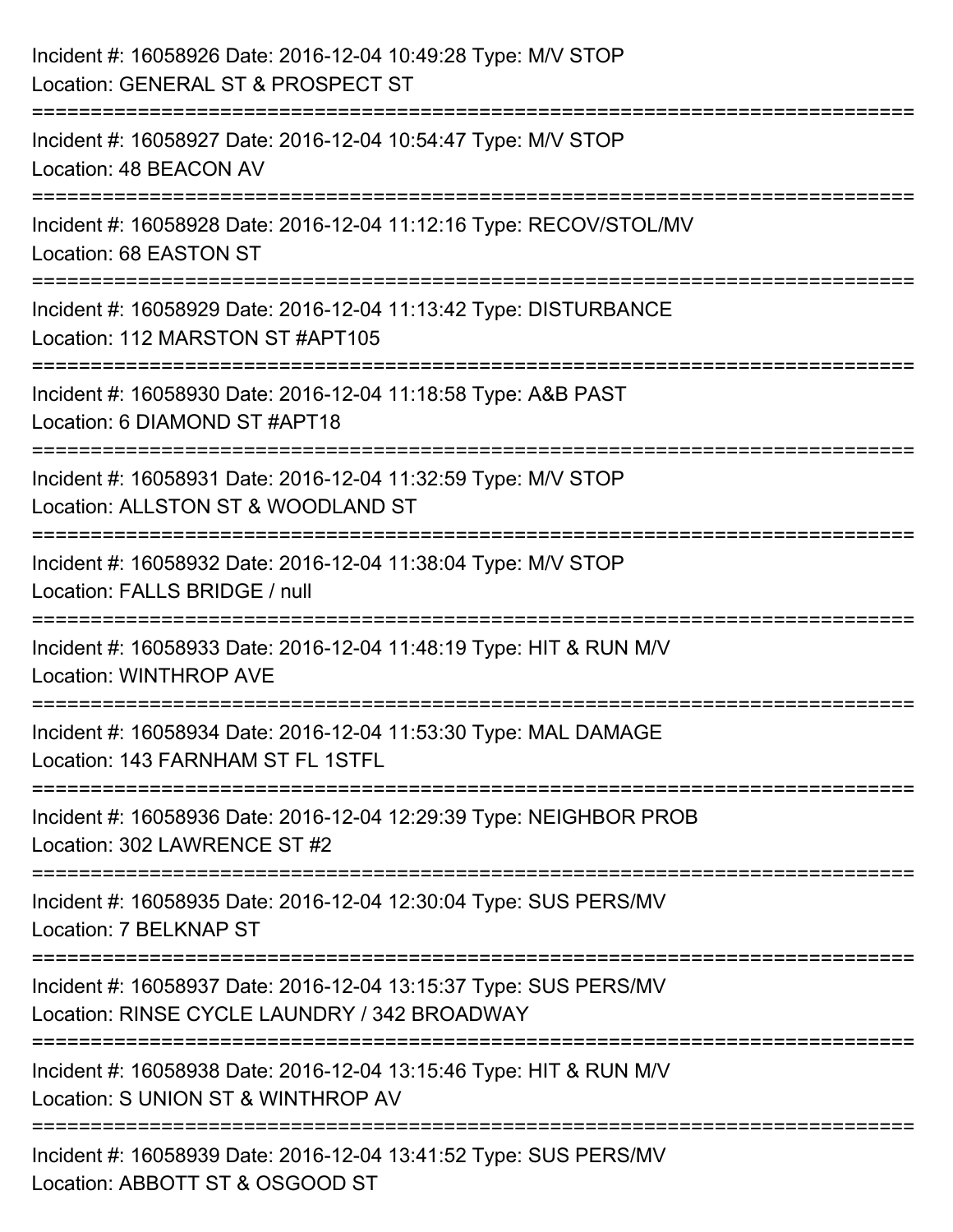| Incident #: 16058940 Date: 2016-12-04 13:47:12 Type: LIC PLATE STO<br>Location: 34 GREENWOOD ST                        |
|------------------------------------------------------------------------------------------------------------------------|
| Incident #: 16058941 Date: 2016-12-04 13:49:34 Type: ALARM/BURG<br>Location: HONEYDEW DONUTS / 342 BROADWAY            |
| Incident #: 16058942 Date: 2016-12-04 13:52:55 Type: HIT & RUN M/V<br>Location: 417 CANAL ST<br>:===================== |
| Incident #: 16058943 Date: 2016-12-04 13:59:36 Type: ALARM/BURG<br>Location: DYKEMAN AND WELDING / 85 BLANCHARD ST     |
| Incident #: 16058944 Date: 2016-12-04 14:05:18 Type: M/V STOP<br>Location: 198 BAILEY ST                               |
| Incident #: 16058945 Date: 2016-12-04 14:25:06 Type: TOW/REPOSSED<br>Location: 670 LOWELL ST                           |
| Incident #: 16058946 Date: 2016-12-04 14:26:37 Type: MEDIC SUPPORT<br>Location: 55 OAK ST                              |
| Incident #: 16058948 Date: 2016-12-04 14:29:14 Type: MV/BLOCKING<br>Location: 83 GREENWOOD ST                          |
| Incident #: 16058947 Date: 2016-12-04 14:29:34 Type: M/V STOP<br>Location: 19 HANCOCK ST                               |
| Incident #: 16058949 Date: 2016-12-04 14:33:11 Type: M/V STOP<br>Location: DURHAM ST & S BROADWAY                      |
| Incident #: 16058950 Date: 2016-12-04 14:34:38 Type: TOW/REPOSSED<br>Location: 113 BEACON AV                           |
| Incident #: 16058951 Date: 2016-12-04 14:35:40 Type: DRUG OVERDOSE<br>Location: 130 S BROADWAY                         |
| Incident #: 16058952 Date: 2016-12-04 14:37:37 Type: M/V STOP<br>Location: 9 HANCOCK ST                                |
| Incident #: 16058953 Date: 2016-12-04 14:38:36 Type: MAL DAMAGE<br>Location: 88 HAVERHILL ST                           |

===========================================================================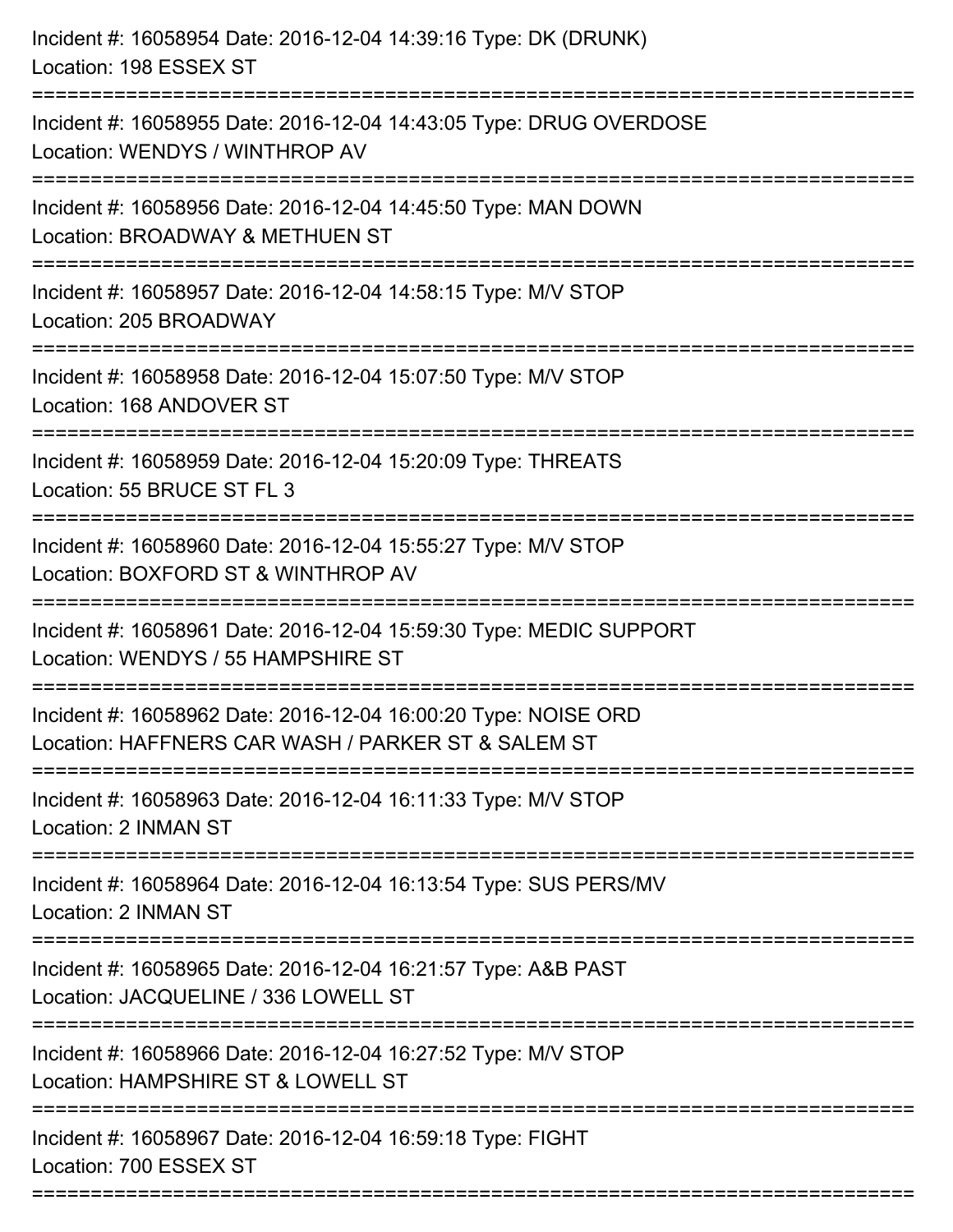| Location: 13 GROVE ST |  |  |  |
|-----------------------|--|--|--|
|-----------------------|--|--|--|

| Incident #: 16058969 Date: 2016-12-04 17:05:06 Type: KEEP PEACE<br>Location: 18 CHESTNUT ST                                |
|----------------------------------------------------------------------------------------------------------------------------|
| Incident #: 16058970 Date: 2016-12-04 17:10:57 Type: DISORDERLY<br>Location: 1 GENERAL ST                                  |
| Incident #: 16058971 Date: 2016-12-04 17:15:44 Type: DOMESTIC/PROG<br>Location: 149 BAILEY ST                              |
| Incident #: 16058972 Date: 2016-12-04 17:25:14 Type: NEIGHBOR PROB<br>Location: 129 WATER ST #1 FL 1                       |
| Incident #: 16058973 Date: 2016-12-04 17:29:19 Type: M/V STOP<br>Location: CENTRAL CATHOLIC HIGH SCHOOL / 300 HAMPSHIRE ST |
| Incident #: 16058974 Date: 2016-12-04 17:32:12 Type: 911 HANG UP<br>Location: 7 BUNKERHILL ST FL 1                         |
| Incident #: 16058975 Date: 2016-12-04 17:45:54 Type: MV/BLOCKING<br>Location: 82 TREMONT ST                                |
| Incident #: 16058976 Date: 2016-12-04 17:50:26 Type: M/V STOP<br>Location: CENTRAL BRIDGE / 0 MERRIMACK ST                 |
| Incident #: 16058977 Date: 2016-12-04 17:55:30 Type: M/V STOP<br>Location: ESSEX ST & JACKSON ST                           |
| Incident #: 16058978 Date: 2016-12-04 18:14:22 Type: DISTURBANCE<br>Location: 312 WATER ST                                 |
| Incident #: 16058979 Date: 2016-12-04 18:15:58 Type: VIO CITY ORD<br>Location: 118A MARSTON ST                             |
| Incident #: 16058980 Date: 2016-12-04 18:19:41 Type: M/V STOP<br>Location: COMMON ST & FRANKLIN ST                         |
| Incident #: 16058981 Date: 2016-12-04 18:52:17 Type: DOMESTIC/PROG<br>Location: 240 FARNHAM ST                             |
|                                                                                                                            |

Incident #: 16058982 Date: 2016 12 04 18:58:59 Type: DOMESTIC/PAST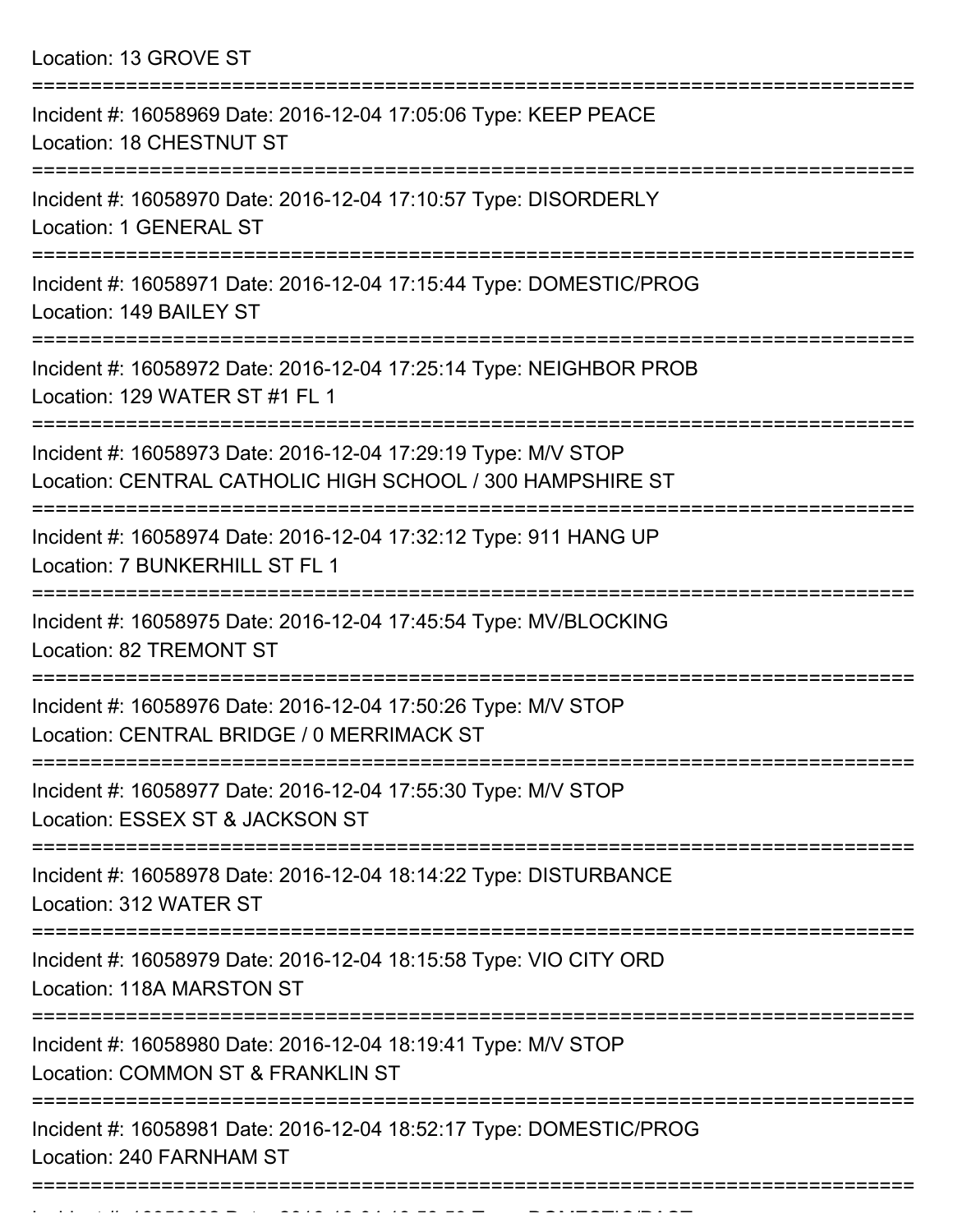Location: FRANKLIN ST & TREMONT ST

| Incident #: 16058983 Date: 2016-12-04 19:01:38 Type: M/V STOP<br>Location: 481 BROADWAY                             |
|---------------------------------------------------------------------------------------------------------------------|
| Incident #: 16058984 Date: 2016-12-04 19:05:34 Type: M/V STOP<br>Location: 159 S UNION ST                           |
| Incident #: 16058985 Date: 2016-12-04 19:47:42 Type: TRESPASSING<br><b>Location: STATE ST</b>                       |
| Incident #: 16058986 Date: 2016-12-04 19:57:32 Type: M/V STOP<br>Location: 99 TREMONT ST<br>----------------        |
| Incident #: 16058987 Date: 2016-12-04 19:59:59 Type: GENERAL SERV<br>Location: 90 LOWELL ST                         |
| Incident #: 16058988 Date: 2016-12-04 20:10:56 Type: ARSON/PAST<br>Location: ATTIKA / 1 MILL ST                     |
| Incident #: 16058989 Date: 2016-12-04 20:40:00 Type: STOL/MV/PAS<br>Location: 70 MELVIN ST                          |
| Incident #: 16058990 Date: 2016-12-04 20:49:13 Type: STOL/MV/PAS<br>Location: 27 SUMMIT AV                          |
| Incident #: 16058991 Date: 2016-12-04 20:54:59 Type: ALARM/BURG<br>Location: 280 MERRIMACK ST                       |
| Incident #: 16058992 Date: 2016-12-04 21:42:42 Type: UNKNOWN PROB<br>Location: DON PEDRO / 76 S UNION               |
| Incident #: 16058993 Date: 2016-12-04 21:49:07 Type: ALARM/BURG<br>Location: RESD; YVONNE ACOSTA REYES / 6 BROOK ST |
| Incident #: 16058994 Date: 2016-12-04 21:51:43 Type: NOTIFICATION<br>Location: 809 BAR / 170 BROADWAY               |
| Incident #: 16058996 Date: 2016-12-04 21:54:40 Type: NOTIFICATION<br>Location: LATINO NIGHT CLUB / 188 BROADWAY     |
|                                                                                                                     |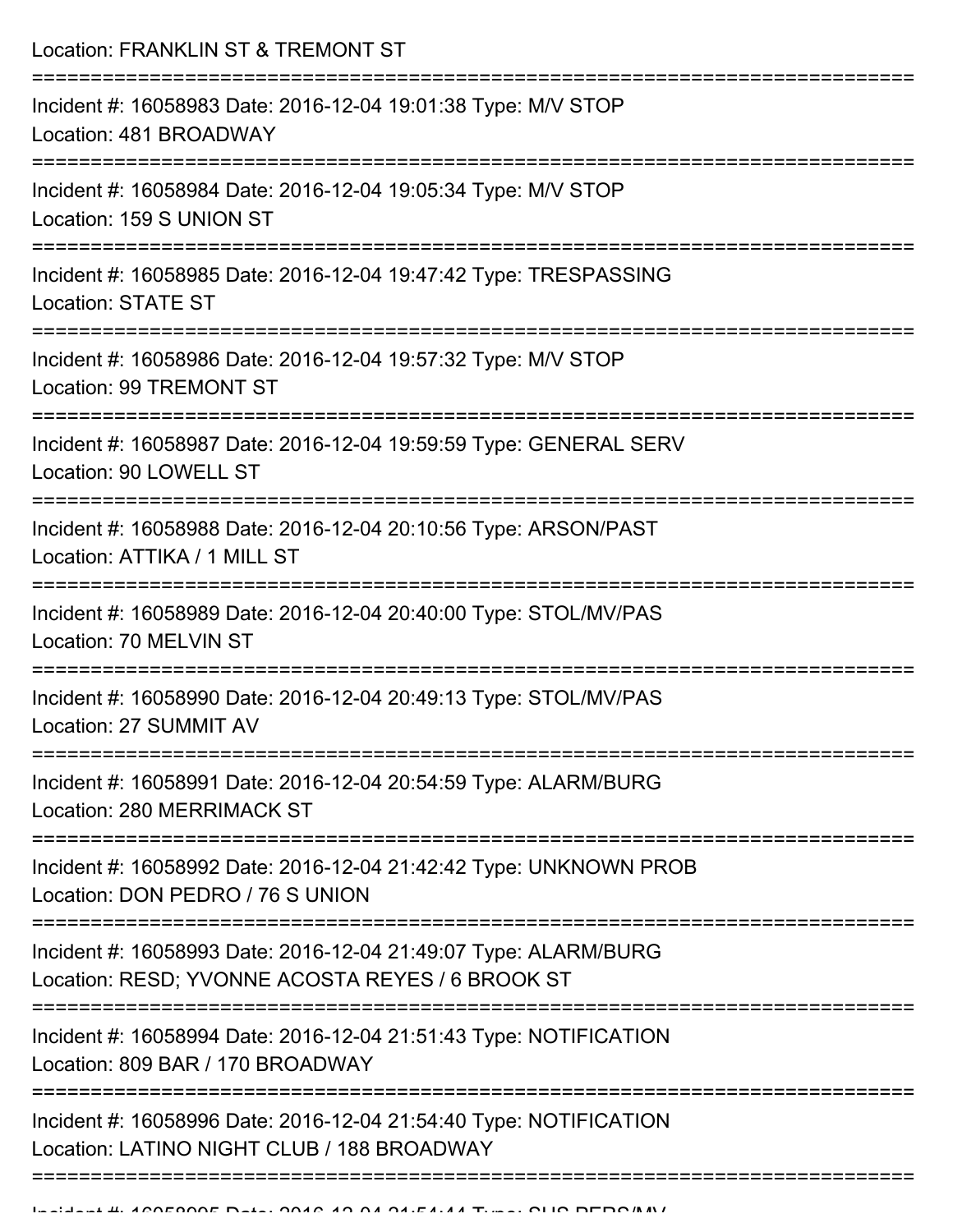| Location: WALGREENS / 135 BROADWAY                                                                                                                    |
|-------------------------------------------------------------------------------------------------------------------------------------------------------|
| Incident #: 16058997 Date: 2016-12-04 21:55:57 Type: NOISE ORD<br>Location: 214 ARLINGTON ST #2 FL 2                                                  |
| Incident #: 16058999 Date: 2016-12-04 21:59:24 Type: GUN CALL<br><b>Location: MERRIMACK ST</b>                                                        |
| Incident #: 16058998 Date: 2016-12-04 21:59:48 Type: NOTIFICATION<br>Location: CLUB PARADISE / 272 BROADWAY                                           |
| :===================================<br>Incident #: 16059000 Date: 2016-12-04 22:02:09 Type: NOTIFICATION<br>Location: COLONIAL LOUNGE / 283 BROADWAY |
| Incident #: 16059001 Date: 2016-12-04 22:08:23 Type: NOTIFICATION<br>Location: D'WENDY'S RESTARAUNT / 459 BROADWAY                                    |
| Incident #: 16059003 Date: 2016-12-04 22:12:15 Type: NOTIFICATION<br>Location: RUMBA / 503 BROADWAY                                                   |
| Incident #: 16059002 Date: 2016-12-04 22:13:02 Type: ALARM/BURG<br>Location: 280 MERRIMACK ST                                                         |
| Incident #: 16059004 Date: 2016-12-04 22:14:51 Type: SHOTS FIRED<br>Location: 205 ABBOTT ST                                                           |
| ============================<br>Incident #: 16059005 Date: 2016-12-04 22:15:42 Type: NOTIFICATION<br>Location: T&S CLUB / 416 PARK ST                 |
| Incident #: 16059006 Date: 2016-12-04 22:17:12 Type: NOTIFICATION<br>Location: ELKS LODGE / 652 ANDOVER ST                                            |
| Incident #: 16059007 Date: 2016-12-04 22:17:58 Type: ALARM/BURG<br>Location: D.S.I. / 78 STATE ST                                                     |
| ================<br>Incident #: 16059008 Date: 2016-12-04 22:20:51 Type: NOTIFICATION<br>Location: JAVIER'S PLACE / 245 LAWRENCE ST                   |
| Incident #: 16059009 Date: 2016-12-04 22:26:24 Type: NOTIFICATION<br>Location: J BRIANS / 615 S UNION ST                                              |
| $\frac{1}{2}$                                                                                                                                         |

Incident #: 16059010 Date: 2016-12-04 22:27:07 Type: NOTIFICATION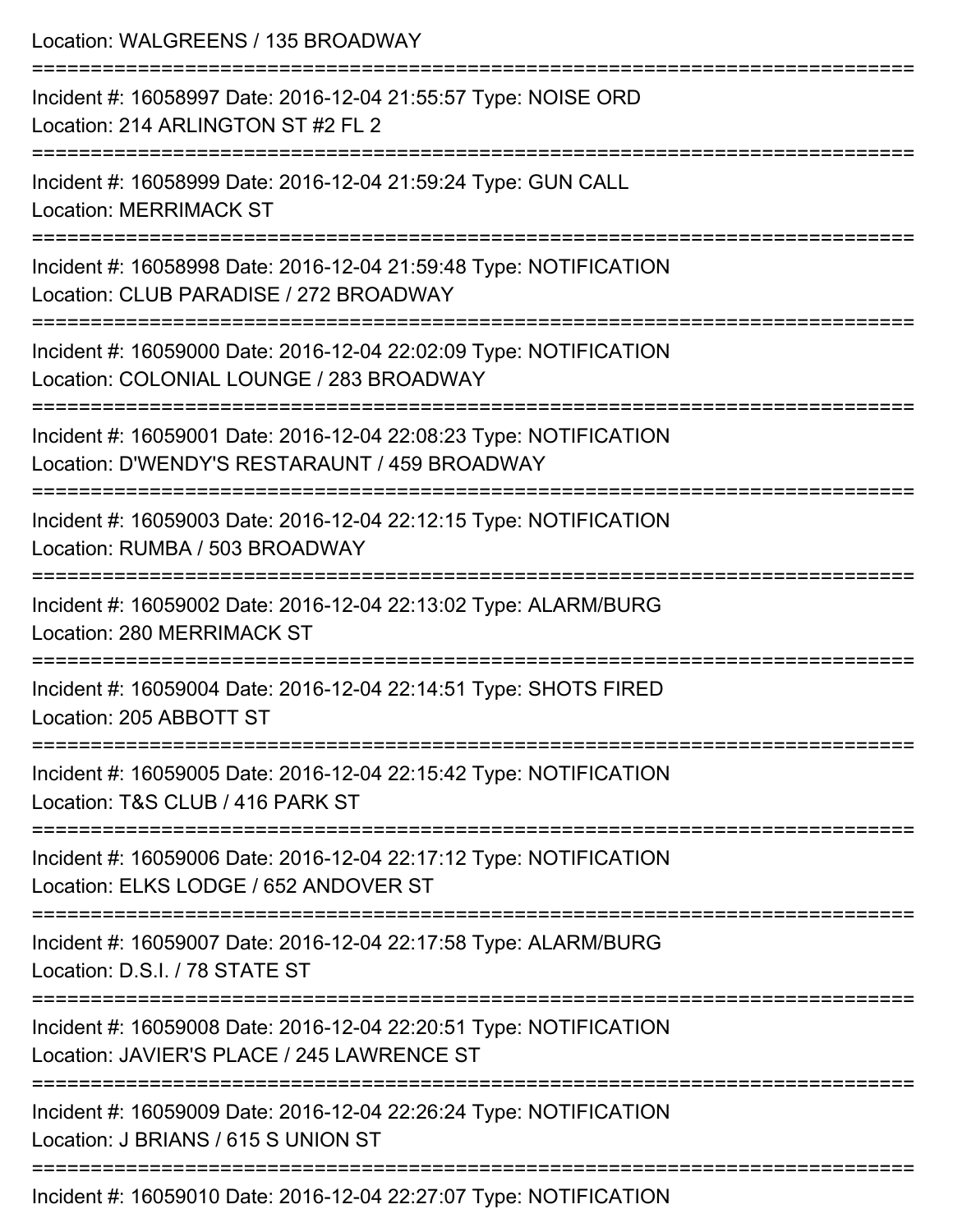| Incident #: 16059011 Date: 2016-12-04 22:27:52 Type: NOTIFICATION<br>Location: BRITISH CLUB / 86 CAMBRIDGE ST    |
|------------------------------------------------------------------------------------------------------------------|
| Incident #: 16059012 Date: 2016-12-04 22:34:55 Type: SUS PERS/MV<br><b>Location: CHELMSFORD ST</b>               |
| Incident #: 16059013 Date: 2016-12-04 22:38:11 Type: 209A/SERVE<br>Location: 122 SYLVESTER ST                    |
| Incident #: 16059014 Date: 2016-12-04 22:44:32 Type: M/V STOP<br><b>Location: CARVER ST</b>                      |
| Incident #: 16059015 Date: 2016-12-04 22:48:32 Type: NOTIFICATION<br>Location: K-OSS LOUNGE / 596 ESSEX ST       |
| Incident #: 16059016 Date: 2016-12-04 22:53:29 Type: M/V STOP<br>Location: APPLETON ST & METHUEN ST              |
| Incident #: 16059017 Date: 2016-12-04 22:55:53 Type: NOTIFICATION<br>Location: RELIEF'S IN / 1 MARKET ST         |
| Incident #: 16059018 Date: 2016-12-04 22:57:00 Type: NOTIFICATION<br>Location: HAYES TAVERN INC / 167 S UNION ST |
| Incident #: 16059019 Date: 2016-12-04 22:57:22 Type: NOTIFICATION<br>Location: DON PEDRO / 118 S UNION ST        |
| Incident #: 16059020 Date: 2016-12-04 22:58:51 Type: NOTIFICATION<br>Location: WARD SIX CLUB / 57 SPRINGFIELD ST |
| Incident #: 16059021 Date: 2016-12-04 22:59:50 Type: SUS PERS/MV<br>Location: SEVEN ELEVEN / 370 BROADWAY        |
| Incident #: 16059022 Date: 2016-12-04 23:00:21 Type: NOTIFICATION<br>Location: ELITE LOUNGE / 336 COMMON ST      |
| Incident #: 16059023 Date: 2016-12-04 23:04:01 Type: NOTIFICATION<br>Location: TERRA LUNA CAFE / 225 ESSEX ST    |
| Incident #: 16059024 Date: 2016-12-04 23:05:24 Type: M/V STOP                                                    |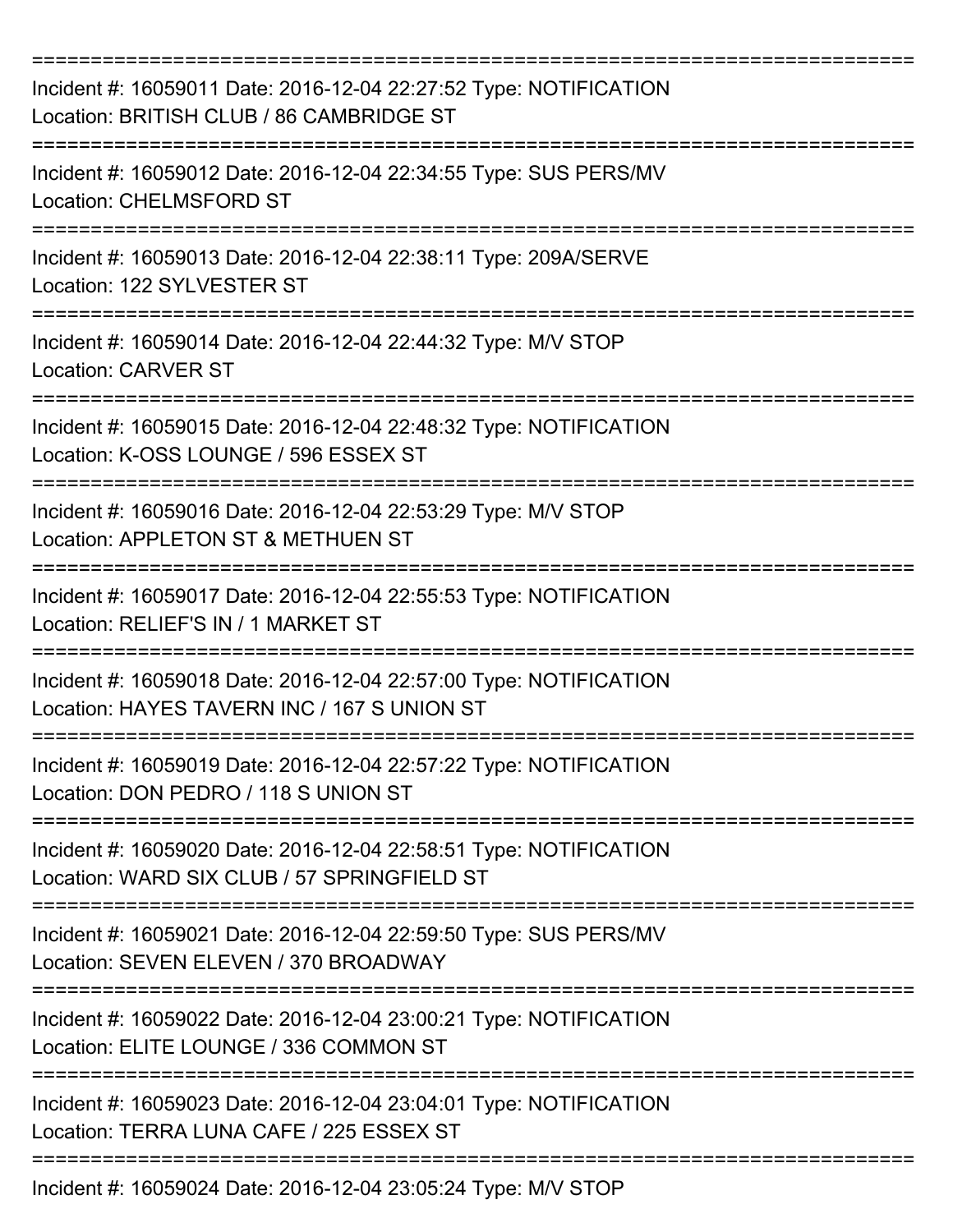| Incident #: 16059025 Date: 2016-12-04 23:06:01 Type: NOTIFICATION<br>Location: GATEWAY PUB / 339 MERRIMACK ST                   |
|---------------------------------------------------------------------------------------------------------------------------------|
| Incident #: 16059026 Date: 2016-12-04 23:07:06 Type: NOTIFICATION<br>Location: 155 S UNION ST                                   |
| Incident #: 16059027 Date: 2016-12-04 23:08:25 Type: NOTIFICATION<br>Location: ALCANTARO / 170 S UNION ST                       |
| Incident #: 16059028 Date: 2016-12-04 23:10:56 Type: NOTIFICATION<br>Location: MACARANA / 150 COMMON ST                         |
| Incident #: 16059029 Date: 2016-12-04 23:12:13 Type: M/V STOP<br>Location: 205 BROADWAY                                         |
| ----------------------------<br>Incident #: 16059030 Date: 2016-12-04 23:13:28 Type: M/V STOP<br>Location: BROADWAY & LOWELL ST |
| Incident #: 16059031 Date: 2016-12-04 23:14:56 Type: NOTIFICATION<br>Location: BALI'S RESTURANT / 59 ESSEX ST                   |
| Incident #: 16059032 Date: 2016-12-04 23:19:16 Type: NOTIFICATION<br>Location: AQUA / 151 ESSEX ST                              |
| Incident #: 16059033 Date: 2016-12-04 23:24:26 Type: M/V STOP<br>Location: 108 BUNKERHILL ST                                    |
| Incident #: 16059036 Date: 2016-12-04 23:24:57 Type: HIT & RUN M/V<br>Location: BROADWAY & PARK ST                              |
| Incident #: 16059034 Date: 2016-12-04 23:26:08 Type: NOTIFICATION<br>Location: CESAR'S / 99 ESSEX                               |
| Incident #: 16059035 Date: 2016-12-04 23:29:10 Type: NOTIFICATION<br>Location: EL JARRO / NEWBURY ST                            |
| Incident #: 16059037 Date: 2016-12-04 23:34:42 Type: NOTIFICATION<br>Location: LA BAJIA / 15 NEWBURY ST                         |
| Incident #: 16059038 Date: 2016-12-04 23:41:41 Type: SUS PERS/MV                                                                |